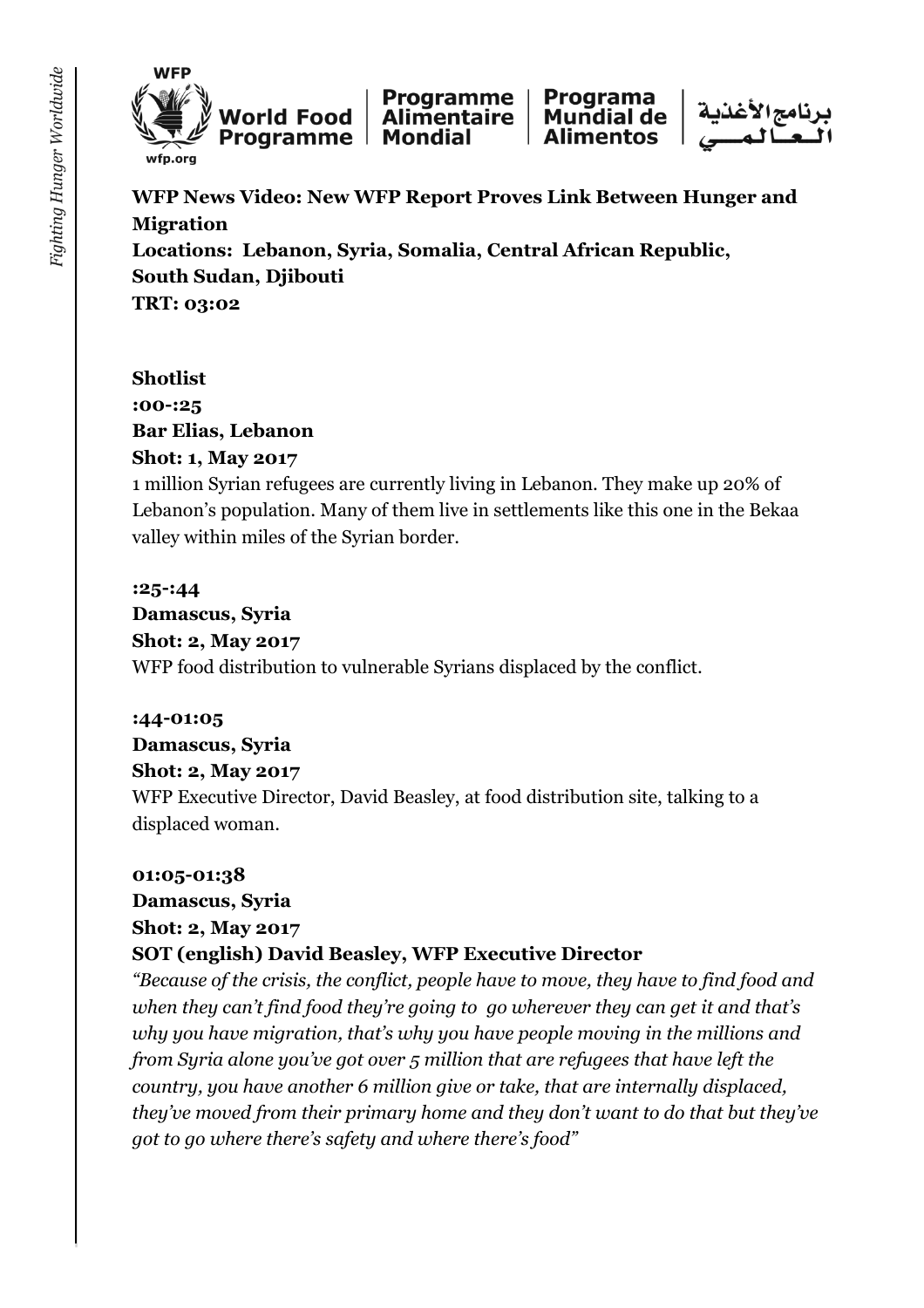

#### **01:38-02:03 Aweng, South Sudan Shot: 8, May 2016**

Aping Riang, a farmer, his pregnant wife and 5 children head off from their home in South Sudan on a two week journey by foot to Darfur to find food. Famine has been declared in South Sudan. Hunger caused by conflict and drought has caused almost 2 million South Sudanese to flee their country.

#### **02:03-02:15 Obock port, Djibouti Shot 13, April 2015**

Yemeni refugees, mostly from Aden, arrive in Djibouti. UNHCR say almost 200,000 people have fled Yemen since the conflict began.

#### **02:38-02:44 Near Gardo, Somalia Shot: 13, March 2017**

Somalia has experienced a surge in extreme hunger due drought in the last year and half sending people from rural areas to Mogadishu and across borders into neighbouring countries like Kenya and Ethiopia.

#### **02:44-02:52**

#### **Peace Hotel, Mogadishu**

#### **Shot:10, March 2017**

Insecurity and instability is another contributor to extreme hunger in Somalia. Rubble is all that is left of the area around the former Peace Hotel after a truck loaded with explosives blew up killing 9 and injuring 21 in January 2017.

#### **02:52-03:02**

# **Yade, Central African Republic**

#### **Shot: 27, April 2017**

Fighting in C.A.R. has prevented people from their homes and their fields. 40 percent of the children in C.A.R. suffer from stunting. One in every five Central Africans is either internally displaced or a refugee in neighbouring countries. Marcel Hamat, 52 years old, salvaging household articles from his home that was recently burnt in an attack.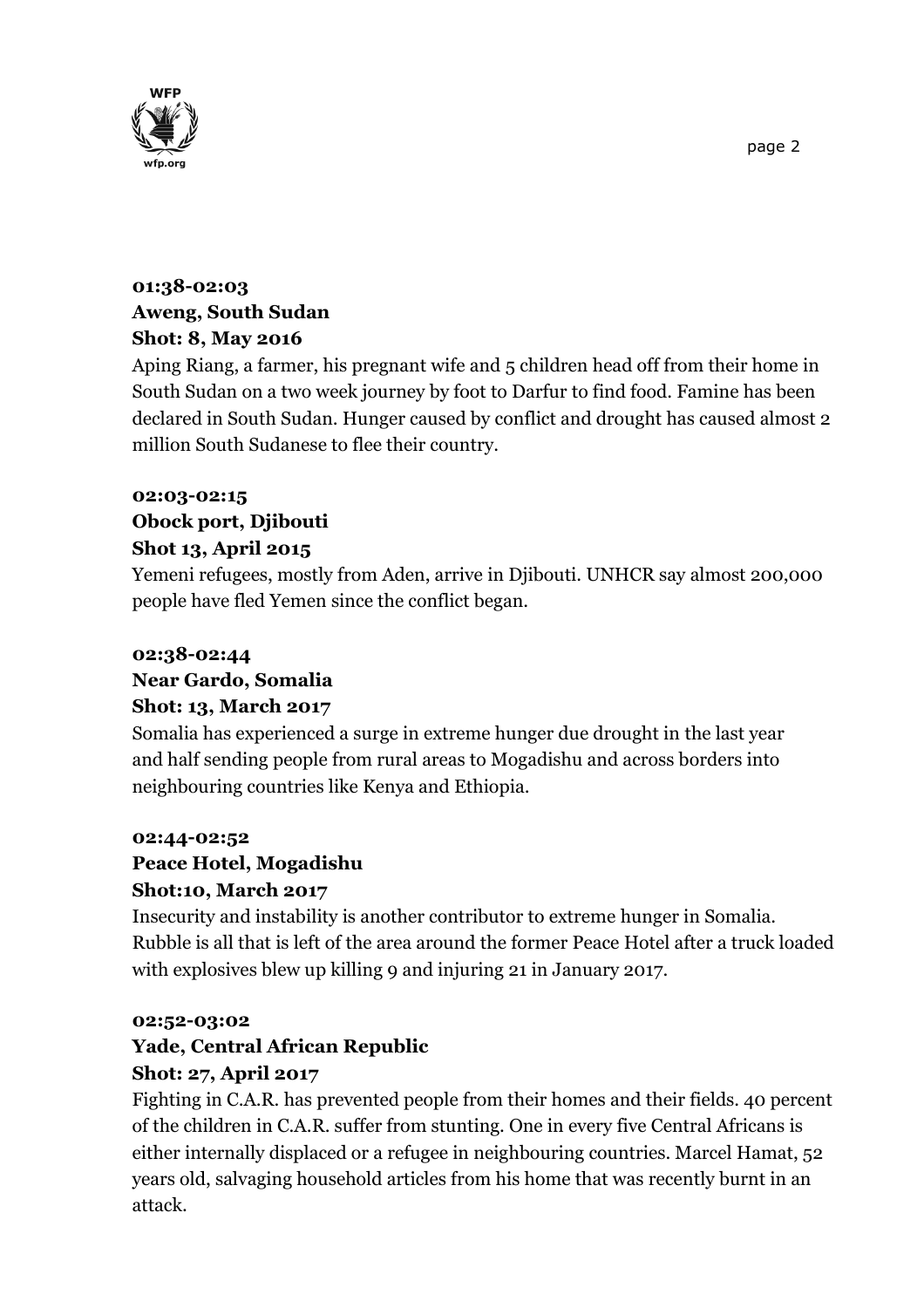

# **WFP News Release**

## 5 May 2017 **NEW WFP REPORT FINDS FOOD INSECURITY ACCELERATES GLOBAL MIGRATION**

**ROME –** At a time when a record-high number of people have been forced to flee their homes across the world, a new study by the United Nations World Food Programme (WFP) clearly establishes that high levels of food insecurity lead to higher levels of migration across borders.

The report determined that each one percentage increase in food insecurity in a population compels 1.9 percent more people to migrate. Further, 0.4 percent more people flee a country for each additional year of conflict. This means that a country with rising levels of food insecurity and conflict will experience greater outward migration, or movement of people away from their homes.

WFP also found that food insecurity is a significant cause for the incidence – and intensity – of armed conflict. Once a migrant's journey has begun, lack of employment combined with little or no access to food and other humanitarian assistance are significant push factors that compel people to continue to move. Further, as people seek to reduce their food insecurity through migration, the act of migration itself can cause food insecurity, given the costs and often hazardous conditions along the journey.

Given these findings, the report recommends that the international community must invest in food security and livelihoods at or near people's place of origin. Doing so may prevent further displacement, reduce forced onward migration, result in more cost-effective humanitarian interventions and yield greater socioeconomic benefits now and in the long term.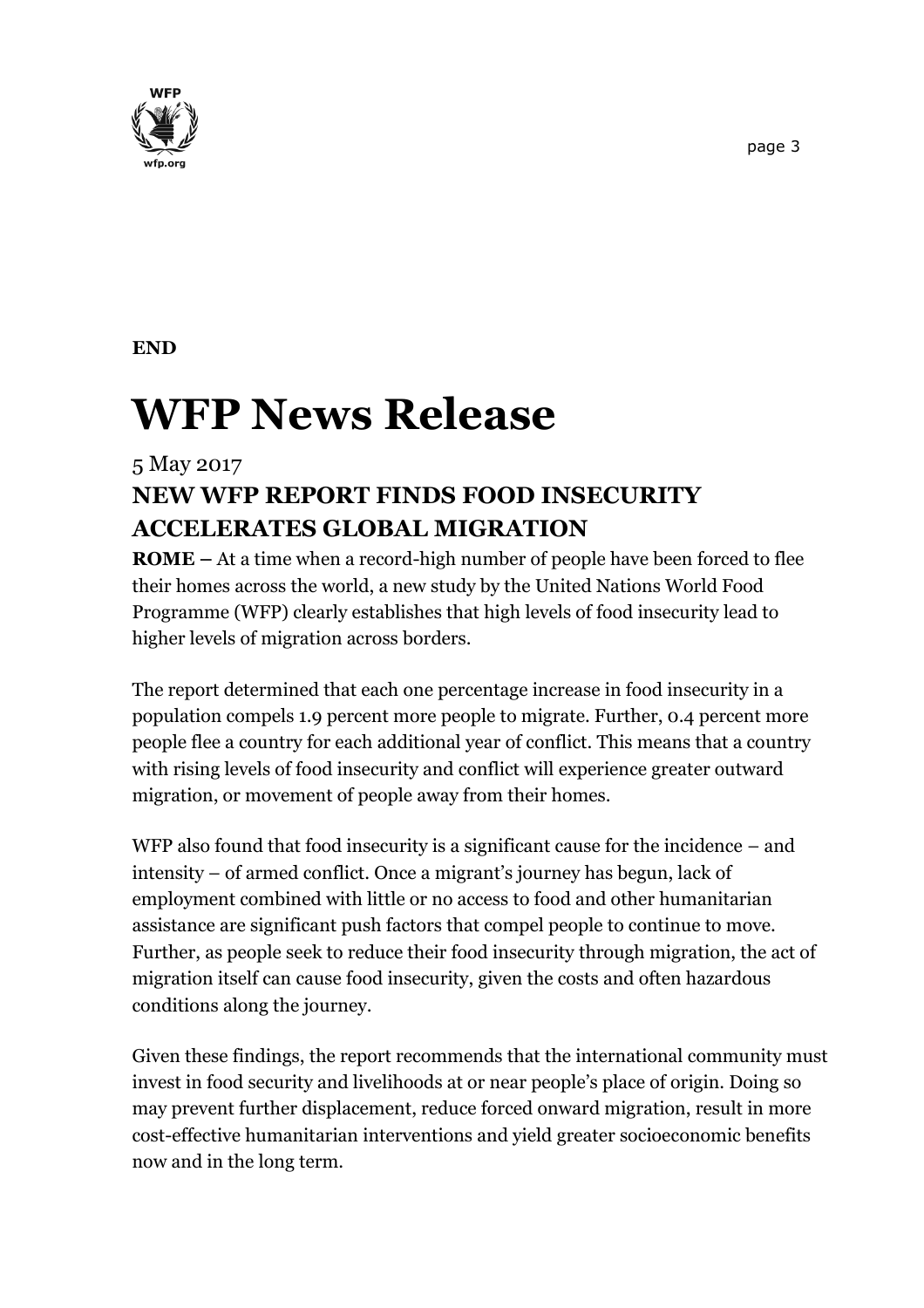

### Entitled *"[At the Root of Exodus: Food security, conflict and international](http://www.wfp.org/content/2017-root-exodus-food-security-conflict-and-international-migration)*

*[migration](http://www.wfp.org/content/2017-root-exodus-food-security-conflict-and-international-migration),"* the report explores the role that food security and other factors play in compelling cross-border migration. It is the first time such comprehensive analysis has been carried out. Drawn from quantitative and qualitative research, the study features often dramatic accounts of people forced to take extreme measures when left with nothing at all.

In one such account, a woman who fled Syria to Jordan with her family said, "We had to eat grass to survive. My kids stayed up all night crying because they were hungry."

A man from Deir Ezzor explained the suffering he had witnessed in Syria: "They made people hungry, stole our produce, closed schools, and prevented people from working."

The report determined that people who are displaced often do not want to move from their homes, and try to stay as close to their place of origin as possible. Nearly eight in ten Syrian refugee families interviewed had been internally displaced inside Syria at least once, and 65 percent twice or more. Almost every single Syrian participant in the study strongly affirmed a desire to return to Syria if the situation stabilized and security prevailed.

"At WFP, we are doing everything we can to care for refugees who are hungry or starving across the world," said David Beasley, WFP Executive Director. "With millions of our brothers and sisters having fled their homes and facing so much hardship, it is our duty to shed light on their tragic situation."

"By understanding the dynamics that compel people to move, we can better address what lies at the heart of forced migration and what must be done to end their suffering," said Beasley.

The report is launched at a moment when multiple protracted crises and a period of political transition challenge the levels of international food and humanitarian assistance provided for refugees and people who have been forcibly displaced.

#### **Overview of WFP Global Refugee Operations**